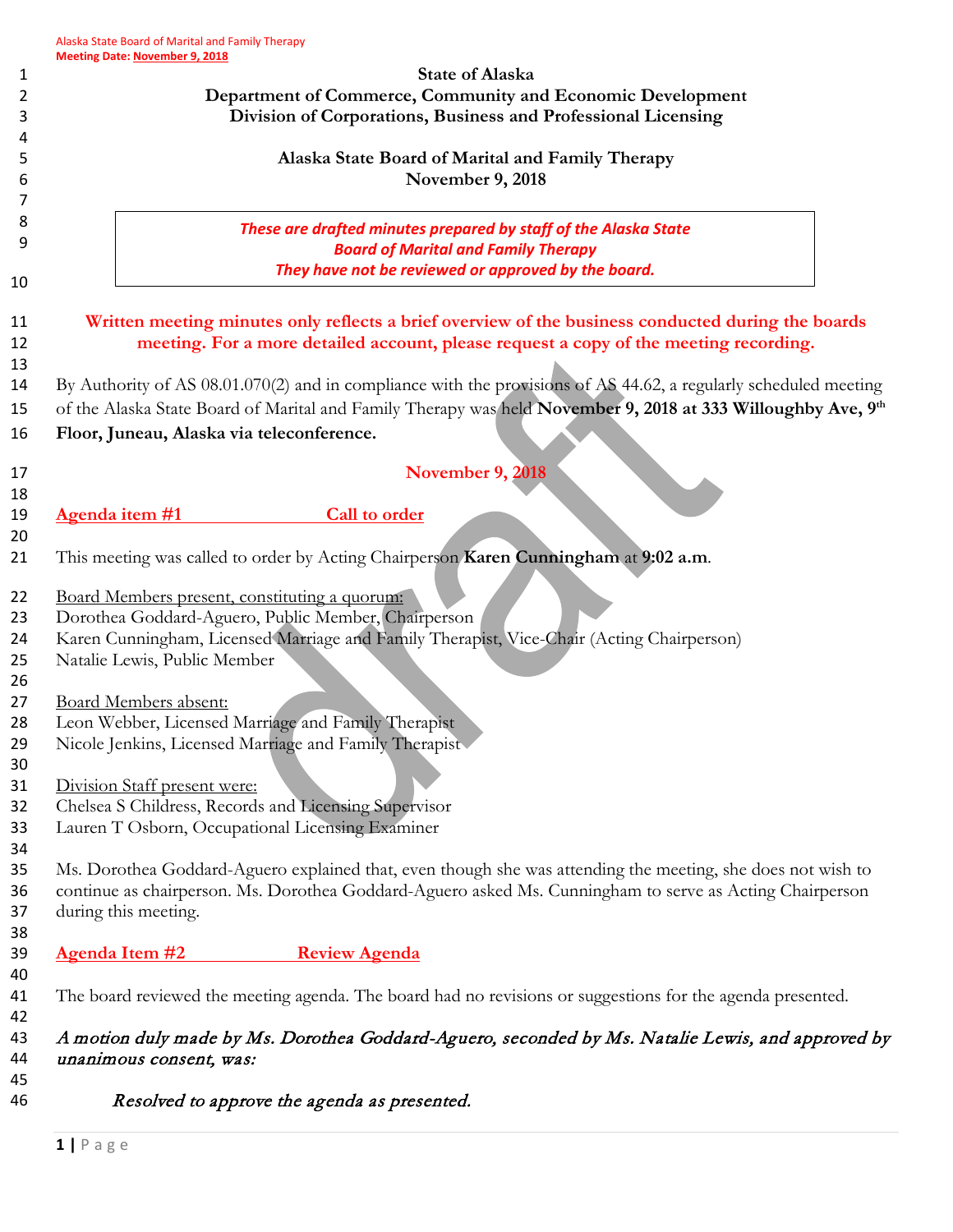Alaska State Board of Marital and Family Therapy **Meeting Date: November 9, 2018**

| 47<br>48             | Agenda item #3<br><b>Ethics Report</b>                                                                                                                                                                                                                                                                                                             |
|----------------------|----------------------------------------------------------------------------------------------------------------------------------------------------------------------------------------------------------------------------------------------------------------------------------------------------------------------------------------------------|
| 49<br>50<br>51<br>52 | Ms. Cunningham reported on contact received from Mercy Dennis in regard to the last board meeting and feeling<br>unwelcomed when participating in public comment - like she was speaking to an empty void. Ms. Cunningham elected to<br>submit a Report of Contact form.                                                                           |
| 53<br>54             | The board discussed drafting a letter response to the individuals that provided public comment. Ms. Dorothea Goddard-<br>Aguero volunteered to begin drafting the letter.                                                                                                                                                                          |
| 55<br>56             | TASK - Ms. Dorothea Goddard-Aguero will email the drafted language to Ms. Chelsea Childress for it to be<br>distributed to the board and reviewed during the meeting.                                                                                                                                                                              |
| 57                   | <b>Agenda Item #4</b> Review Meeting Minutes                                                                                                                                                                                                                                                                                                       |
| 58<br>59<br>60<br>61 | The board reviewed the drafted minutes for the meeting held August 3, 2018. Ms. Cunningham noted the heading<br>reflected the Alaska Board of Social Work Examiners, not the Alaska Board of Marital and Family Therapy.                                                                                                                           |
| 62                   | The board had no other revisions or suggestions to the drafted minutes.                                                                                                                                                                                                                                                                            |
| 63<br>64<br>65       | A motion duly made by Ms. Dorothea Goddard-Aguero, seconded by Ms. Natalie Lewis, and approved by<br>unanimous consent, was:                                                                                                                                                                                                                       |
| 66<br>67<br>68       | Resolved to approve the August 3, 2018 meeting minutes as amended.                                                                                                                                                                                                                                                                                 |
| 69                   | <b>Application Review</b><br>Agenda item #5                                                                                                                                                                                                                                                                                                        |
| 70<br>71<br>72       | The board reviewed the pending application for Marital and Family Therapist license by examination, submitted by<br>David Banks.                                                                                                                                                                                                                   |
| 73<br>74<br>75       | A motion duly made by Ms. Natalie Lewis, seconded by Ms. Dorothea Goddard-Aguero, and approved by<br>unanimous consent, was:                                                                                                                                                                                                                       |
| 76<br>77<br>78       | Resolved to approve the application for Marital and Family Therapist license by examination,<br>submitted by David Banks.                                                                                                                                                                                                                          |
| 79<br>80<br>81       | The board reviewed the pending application for Marital and Family Therapist Board-Approved Supervisor,<br>submitted by Marty Garrigues.                                                                                                                                                                                                            |
| 82<br>83<br>84<br>85 | Ms. Cunningham questioned the license number recorded on the application, and asked what "MFTM" stood for.<br>Ms. Childress informed Ms. Cunningham that was a license number issued in the old licensing database, prior to<br>July, 2015. Only numerical characters are included in license numbers generated in the current licensing database. |
| 86                   | A motion duly made by Ms. Dorothea Goddard-Aguero, seconded by Ms. Natalie Lewis, and approved by                                                                                                                                                                                                                                                  |
| 87<br>88             | unanimous consent, was:<br>Resolved to approve the application for board-approved supervisor, submitted by Marty Garrigues.                                                                                                                                                                                                                        |
| 89<br>90<br>91<br>92 | The board reviewed the pending application for Continuing Education Provider Approval Application titled Child<br>Exploitation and Trafficking, course #16948                                                                                                                                                                                      |
|                      |                                                                                                                                                                                                                                                                                                                                                    |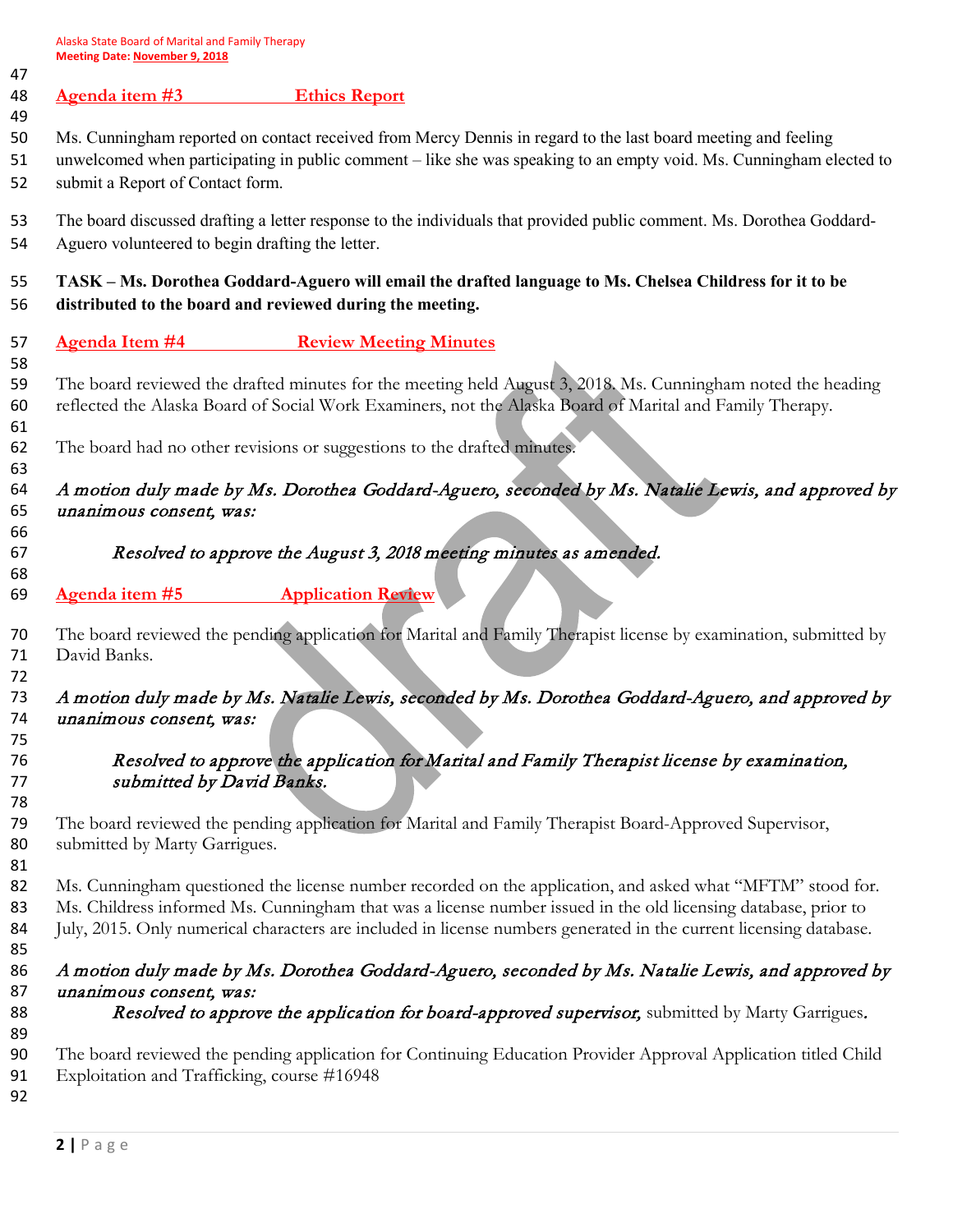Alaska State Board of Marital and Family Therapy

**Meeting Date: November 9, 2018** 93 A motion duly made by Ms. Dorothea Goddard-Aguero, seconded by Ms. Natalie Lewis, and approved by unanimous consent, was: Resolved to approve the application for Continuing Education Provider Approval Application titled Child Exploitation and Trafficking, course #16948 The board reviewed the pending application for Continuing Education Provider Approval Application titled 2018 Medication Assisted Treatment Conference, course #16945 A motion duly made by Ms. Dorothea Goddard-Aguero, seconded by Ms. Natalie Lewis, and approved by unanimous consent, was: Resolved to approve the application for Continuing Education Provider Approval Application titled 2018 Medication Assisted Treatment Conference, course #16945 The board reviewed the pending application for Continuing Education Provider Approval Application titled Motivational Interviewing and SBIRT, course #16944 A motion duly made by Ms. Dorothea Goddard-Aguero, seconded by Ms. Natalie Lewis, and approved by unanimous consent, was: Resolved to approve the application for Continuing Education Provider Approval Application titled Motivational Interviewing and SBIRT, course #16944 The board reviewed the pending application for Continuing Education Provider Approval Application titled 115 EMDR Working with Grief, course #16947 117 A motion duly made by Ms. Natalie Lewis, seconded by Ms. Dorothea Goddard-Aguero, and approved by 118 unanimous consent, was: Resolved to approve the application for Continuing Education Provider Approval Application titled 120 EMDR Working with Grief, course #16947 Break at 9:32AM. Return from break at 9:42AM. Ms. Childress conducted a roll-call upon return to the meeting. **Board Members present, constituting a quorum:**  Dorothea Goddard-Aguero, Public Member, Chairperson Karen Cunningham, Licensed Marriage and Family Therapist, Vice-Chair (Acting Chairperson) Natalie Lewis, Public Member **Board Members absent:** Leon Webber, Licensed Marriage and Family Therapist Nicole Jenkins, Licensed Marriage and Family Therapist **Division Staff present were:** Chelsea S Childress, Records and Licensing Supervisor Lauren T Osborn, Occupational Licensing Examiner **Agenda item #6 Division update**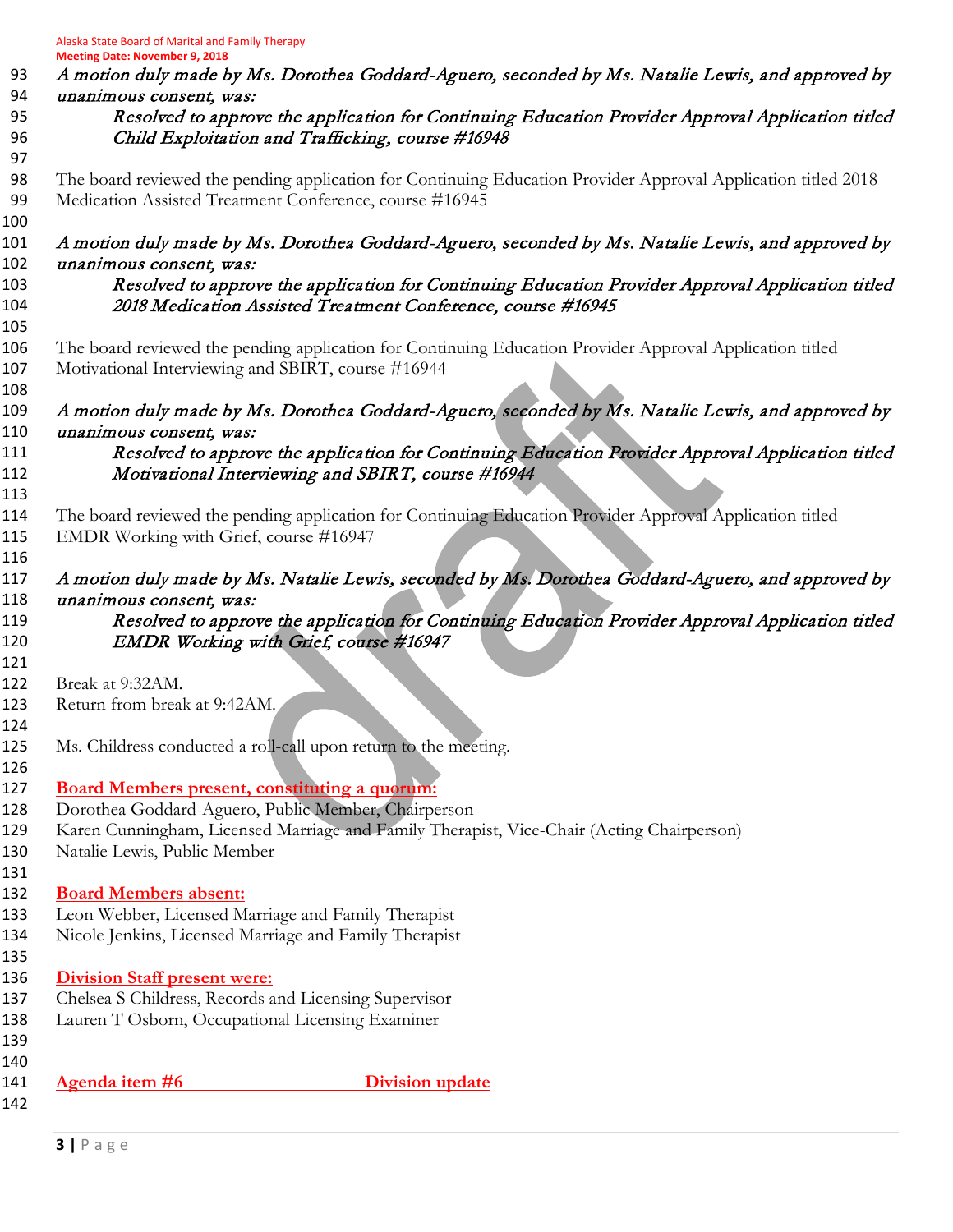| Alaska State Board of Marital and Family Therapy |
|--------------------------------------------------|
| <b>Meeting Date: November 9, 2018</b>            |

- Melissa Dumas joined the meeting at 9:42am
- Charles Ward joined the meeting at 9:45am
- 

146 Ms. Dumas reviewed the FY18 4<sup>th</sup> Qtr Report, and provided a detailed explanation of direct and indirect

- expenditures for the board.
- The board had no questions for Ms. Dumas or Mr. Ward.
- Melissa Dumas exited the meeting at 9:55am
- Charles Ward exited the meeting at 9:55am
- 

- With 45 minutes remaining until the investigative report, the board moved on to New Business.
- 

156 Melissa Dumas presented the 4<sup>th</sup> quarter report for FY18. Ms. Cunningham asked how this report compared to last quarters. No other questions were presented from the board. Ms. Dumas moved on to indirect expenditures. With 45 minutes remaining until the investigative report, the board moved on to New Business.

- -

**Agenda item #8** New Business

- Board Responses to Public Comments 8/3/18
- Ms. Goddard-Aguero suggested reaching out to LPC board to combine boards.
- 

 Ms. Cunningham noted agreement with Ms. Aguero, adding that it would be a good idea to see if the LPC board may be interested.

 Ms. Goddard-Aguero understood that, historically speaking, the board had been opposed to joining a composite board and thinks that it would be nice to have senior management staff present for the discussion.

 170 Chair and Vice Chair Assignments

 Ms. Goddard-Aguero was not aware that the chair was automatically defaulted to the legislative contact. Due to the 172 time requirements, and that it is often short notice when the chair is asked to be present for leg committees, Ms. Goddard-Aguero noted she would not be interested in continuing as the chairperson for the board.

 The board determined that Ms. Cunningham will serve as acting chairperson until discussion with the entire board present can take place.

## Future Meetings (teleconference vs. in-person)

 Ms. Childress explained that during the teleconference board meeting held June 22, 2018 the board approved a motion to have future meetings via teleconference. Ms. Goddard-Aguero had misunderstood and thought the next meeting was in-person in order to meet newly appointed board member, Natalie Lewis.

 Ms. Goddard-Aguero stated that despite of attempting to save on travel costs, it would be a good idea to hold at least on in-person meeting per year. Ms. Cunningham agreed that the next board meeting should be held in person in order to meet Natalie Lewis.

 Subcommittee Report

 Ms. Cunningham reported that the subcommittee report did not happen and asked if this can be completed over 189 the phone.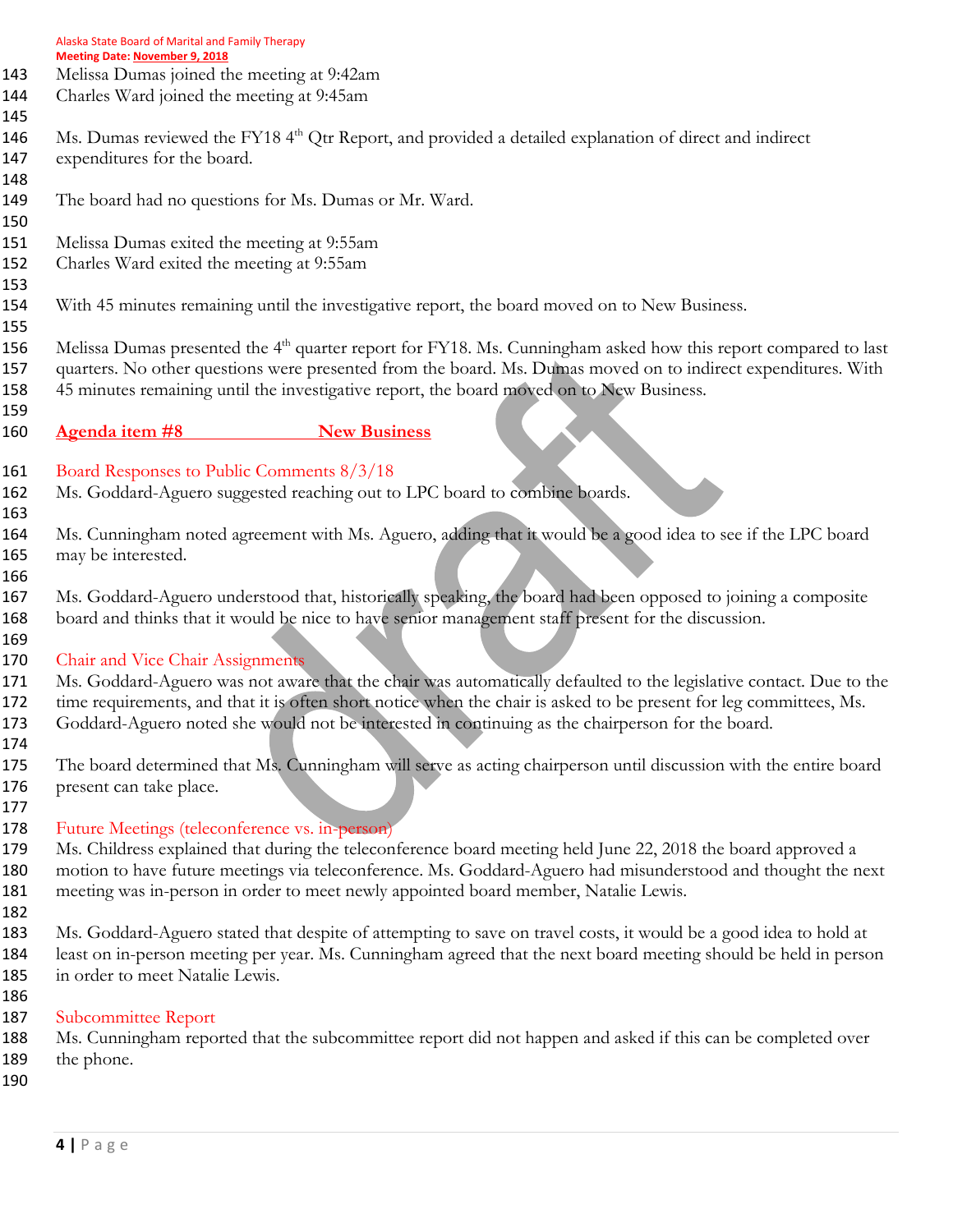|            | Alaska State Board of Marital and Family Therapy                                                                                                             |
|------------|--------------------------------------------------------------------------------------------------------------------------------------------------------------|
|            | <b>Meeting Date: November 9, 2018</b><br>Ms. Goddard-Aguero move to have January 22 <sup>nd</sup> , 2019 board meeting be held in-person, in Juneau, so that |
| 191        |                                                                                                                                                              |
| 192<br>193 | subcommittee members can lobby with the legislature regarding the supervision issue                                                                          |
| 194        | A motion duly made by Ms. Dorothea Goddard-Aguero, seconded by Ms. Natalie Lewis, and approved by                                                            |
| 195        | unanimous consent, was:                                                                                                                                      |
| 196        | Resolved to approve holding the January 22 <sup>nd</sup> , 2018 meeting in-person in Juneau for the purpose of                                               |
| 197        | lobbying with the legislature regarding the supervision issue.                                                                                               |
| 198        |                                                                                                                                                              |
| 199        | <b>AMFTRB Post Meeting Newsletter</b>                                                                                                                        |
| 200        | Ms. Cunningham noted the AMFTRB is seeking volunteers to help with the National Teletherapy Mobility. This                                                   |
| 201        | board tabled this discussion until the next board meeting, after the AMFTRB meeting minutes have posted.                                                     |
| 202        |                                                                                                                                                              |
| 203        | Break at 10:55AM.                                                                                                                                            |
| 204        | Return from break at 11:04AM.                                                                                                                                |
| 205        |                                                                                                                                                              |
| 206        | <b>Agenda Item #7</b><br><b>Investigative report</b>                                                                                                         |
|            | Sonia Lipker and Erika Preiksat joined the meeting at 10:39am                                                                                                |
| 207        |                                                                                                                                                              |
| 208        | Erika Preiksat reviewed the investigative report for the period of May 23, 2018 through October 30, 2017. The                                                |
| 209        |                                                                                                                                                              |
| 210        | Division opened one (1) matters and closed zero (0) matters. Three (3) matters remain ongoing and under active                                               |
| 211        | investigation.                                                                                                                                               |
| 212        |                                                                                                                                                              |
| 213        | The board had no questions.                                                                                                                                  |
| 214        |                                                                                                                                                              |
| 215        | Sonia Lipker and Erika Preiksat exited the room at 10:42am                                                                                                   |
| 216        |                                                                                                                                                              |
| 217        | <b>Lunch Break</b><br>Agenda item #9                                                                                                                         |
| 218        | The board left for lunch at 11:51 AM                                                                                                                         |
| 219        | The board returned from lunch at 1:18 PM                                                                                                                     |
| 220        |                                                                                                                                                              |
| 221        | <b>Public Comments</b><br><b>Agenda Item #10</b>                                                                                                             |
| 222        |                                                                                                                                                              |
| 223        | Public comment period opened at 1:32 PM. -                                                                                                                   |
| 224        | No persons present for public comment.                                                                                                                       |
| 225        | Public comment period closed at 1:35 PM.                                                                                                                     |
| 226        |                                                                                                                                                              |
| 227        | <b>Agenda Item #11</b><br><b>Old Business</b>                                                                                                                |
|            |                                                                                                                                                              |
| 228        | <b>Statutes and Regulations Discussion:</b>                                                                                                                  |
| 229        |                                                                                                                                                              |
| 230        |                                                                                                                                                              |
| 231<br>232 | Jun Maiquis joined the meeting at 11:16am                                                                                                                    |
| 233        | The board reviewed the drafted language for the proposed regulations at the meeting held August $3rd$ , 2018.                                                |
| 234        |                                                                                                                                                              |
| 235        | A motion duly made by Ms. Dorothea Goddard-Aguero, seconded by Ms. Natalie Lewis, and approved by                                                            |
| 236        | unanimous consent, was:                                                                                                                                      |
| 237        |                                                                                                                                                              |
| 238        | Resolved to adopt the proposed regulations as publically noticed for:                                                                                        |
| 239        | 12 AAC 19.210 - Approved Supervisors                                                                                                                         |
| 240        | 12 AAC 19.300 - License Renewal                                                                                                                              |
|            |                                                                                                                                                              |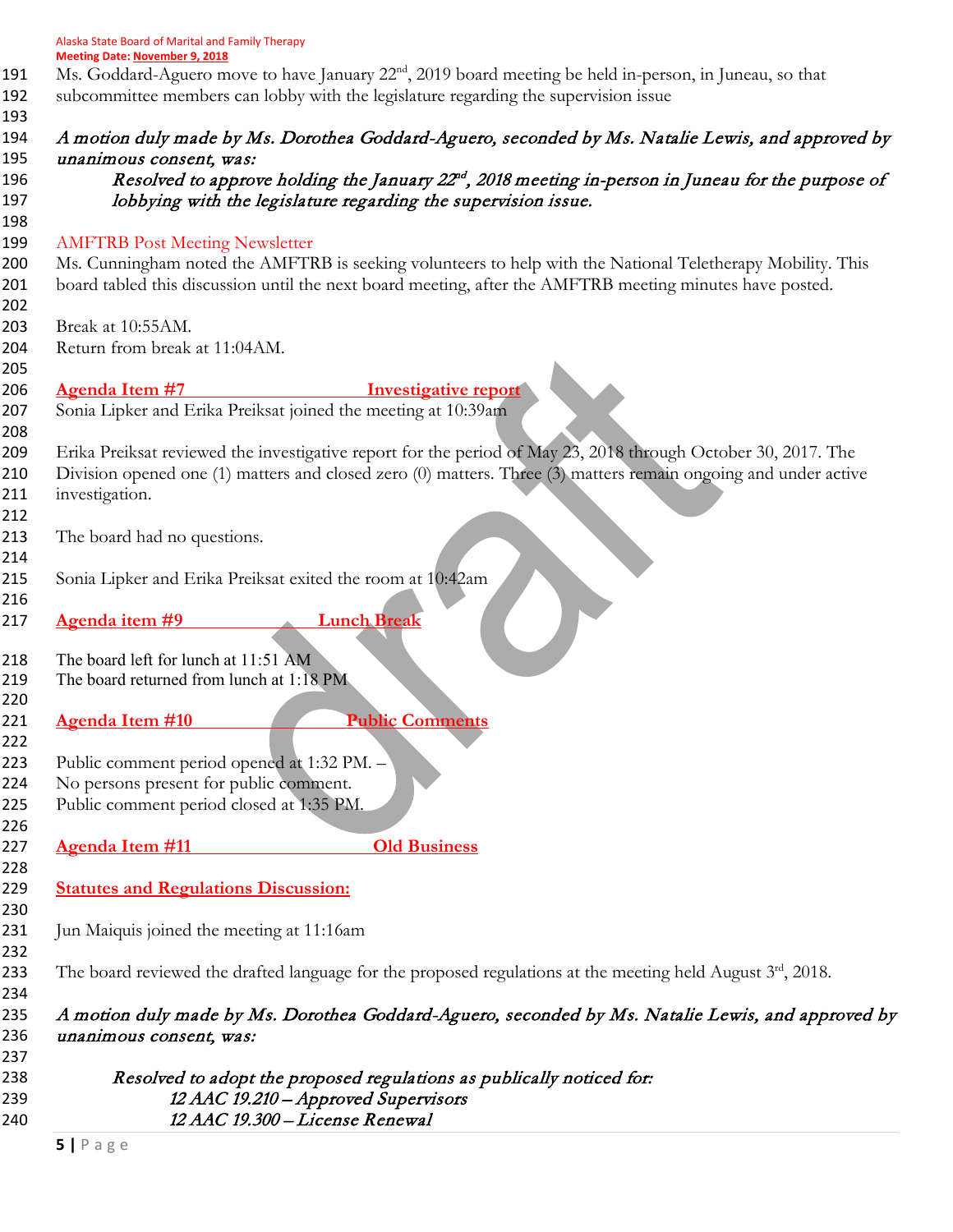Alaska State Board of Marital and Family Therapy **Meeting Date: November 9, 2018**

| 241        | 12 AAC 19.350 - Application of providers for continuing education course approval                              |
|------------|----------------------------------------------------------------------------------------------------------------|
| 242        | 12 AAC 19.400 - Scope of teletherapy practice                                                                  |
| 243        | 12 AAC 19.405 - Eligibility to practice teletherapy                                                            |
| 244        | 12 AAC 19.410 - Providing technology assisted distance professional services                                   |
| 245        | 12 AAC 19.415 - Safety and confidentiality of communications                                                   |
| 246        | 12 AAC 19.420 - Informed consent                                                                               |
| 247        | 12 AAC 19.900 - Code of ethics                                                                                 |
| 248        | 12 AAC 19.950 - Definitions                                                                                    |
| 249        |                                                                                                                |
| 250        | Ms. Childress conducted roll-call to establish a majority vote.                                                |
| 251        |                                                                                                                |
| 252        | Dorothea Goddard-Aguero, Public Member, Chairperson                                                            |
| 253        | Karen Cunningham, Licensed Marriage and Family Therapist, Vice-Chair (Acting Chairperson)                      |
| 254        | Natalie Lewis, Public Member                                                                                   |
| 255        |                                                                                                                |
| 256        | Motion unanimously passes.                                                                                     |
| 257        |                                                                                                                |
| 258        | Jun Maiquis exited the meeting at 11:34am                                                                      |
| 259        |                                                                                                                |
| 260        | <b>Agenda Item #12</b><br><b>Administrative Business</b>                                                       |
| 261        |                                                                                                                |
| 262        | Correspondence:                                                                                                |
| 263        |                                                                                                                |
| 264<br>265 | The board reviewed a correspondence inquiry from Tami Ryan, in regards to earning CE Credit for MFT Webinars.  |
| 266        | A motion duly made by Ms. Natalie Lewis, seconded by Ms. Dorothea Goddard-Aguero, and approved by              |
| 267        | unanimous consent, was:                                                                                        |
| 268<br>269 | Resolved to approve "live" continuing education courses obtained as "in-person" credit.                        |
| 270        | The board reviewed a correspondence inquiry from o Alessandra Alsip, in regards to MFT Associate Supervision   |
| 271        | Accrual.                                                                                                       |
| 272        |                                                                                                                |
| 273        | The board determined the distance supervision is acceptable with a board approved LMFT Supervisor, so long as  |
| 274        | the supervision occurs via video, skype or webinar.                                                            |
| 275        |                                                                                                                |
| 276        | A motion duly made by Ms. Natalie Lewis, seconded by Ms. Dorothea Goddard-Aguero, and approved by              |
| 277        | unanimous consent, was:                                                                                        |
| 278        | Resolved to approve distance supervision with a Board-Approved LMFT Supervisor, so long as the                 |
| 279        | supervision occurs via video, skype or webinar to be considered "live" and "in-person."                        |
| 280        |                                                                                                                |
| 281        | <b>Task List:</b>                                                                                              |
| 282        |                                                                                                                |
| 283        | Ms. Childress reviewed the list of tasks assigned throughout the meeting; the board confirmed the task list as |
| 284<br>285 | accurate, and that no additional tasks are required                                                            |
| 286        | <b>Confirm Future Meeting Dates:</b>                                                                           |
| 287        |                                                                                                                |
| 288        | As previously determined, the next board meeting is scheduled for January 22, 2019. The board determined       |
| 289        | additional meeting dates for 2019 should be determined when the entire board is present.                       |
| 290        |                                                                                                                |
|            |                                                                                                                |
|            |                                                                                                                |